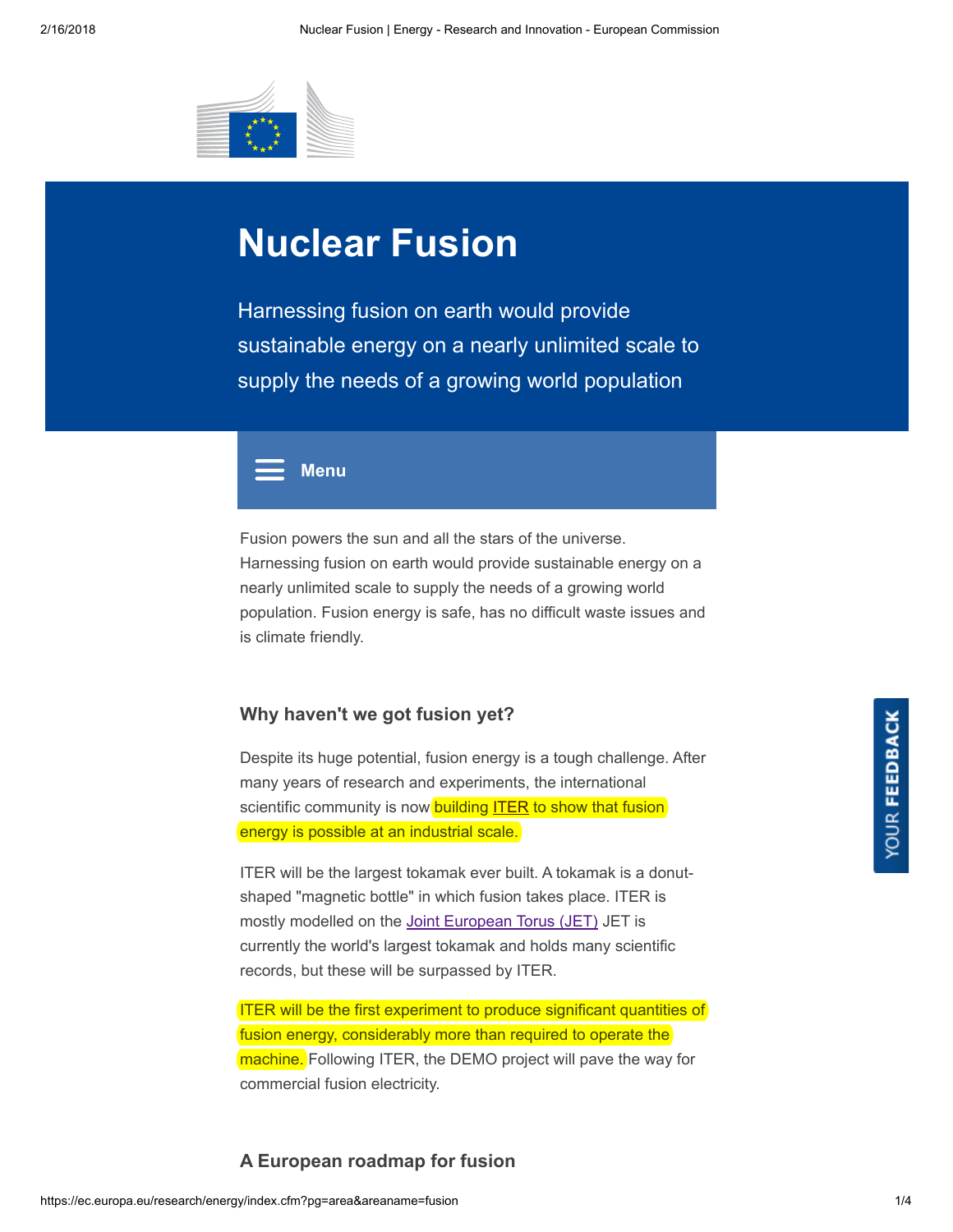2/16/2018 Nuclear Fusion | Energy - Research and Innovation - European Commission

Europe speaks with one voice on fusion – EU countries have long been working together on fusion research, and JET made Europe the world leader in this field. This common European vision is summarised in the [Roadmap](https://www.euro-fusion.org/wpcms/wp-content/uploads/2013/01/JG12.356-web.pdf) to Fusion Electricity  $\mathcal{L}$ .

## How is the European Union supporting fusion?

The **Euratom Research and Training [Programme](https://ec.europa.eu/programmes/horizon2020/en/h2020-section/euratom)** strongly supports fusion research. The European Union hosts ITER and provides a large contribution to the project.

[EUROfusion](https://www.euro-fusion.org/), launched in 2014, carries out research funded jointly by the Euratom and the Member States. EUROfusion manages a comprehensive programme of research projects that contribute to the realisation of the "Roadmap to Fusion Electricity".

### A world of innovators

Fusion research already brings benefits to society. Fusion researchers are continually innovating and developing new and advanced technologies with promising applications beyond fusion, in areas such as aeronautics, robotics, medicine, new materials, computing and advanced instrumentation.

The EU rewards the best innovators in fusion through the European Prize for [Innovation](https://www.euro-fusion.org/newsletter/pushing-the-science-beyond-fusion/) in Fusion.